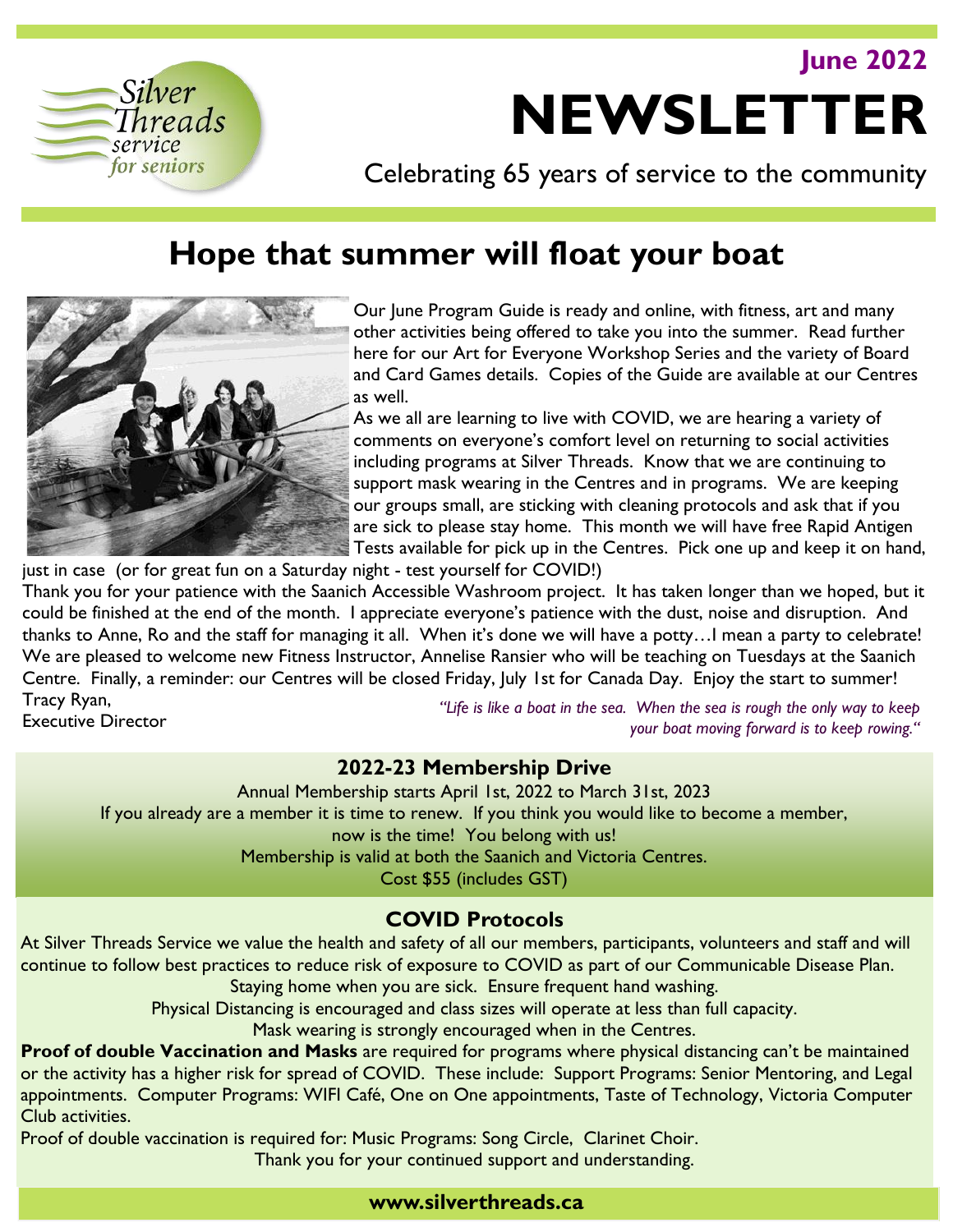#### **Art for Everyone the health benefits of doing Art**



**"Lucille's Fantastic Dream" A group college created by the Spring Art for Anyone Workshop students. Named after inspirational Instructor Lucille Proulx.** 

One of the ways to find joy is to return to the activities you enjoyed when you were younger. Maybe it was riding a bike, reading a book or swimming. If it was drawing, painting or doing crafts, it might be easier than you think to revisit and reengage with your creative side. The health benefits are plentiful and positive.

First, it can boost your physical health. Working your fine motor skills by holding a pencil or brush has a positive impact to your nervous system and can reduce your heart rate. Your cognition improves as well, as you focus and innovate, and awaken your creativity. This helps with your mental health and managing negative thoughts and feelings.

At Silver Threads Service, you will find the health benefits include social interaction and joining a group of like-minded older adults who share the same interest. Our series of Art Workshops at the Victoria Centre are for those 55 years and older. The process is to experiment with different mediums, enjoying the experience and finding joy with the final product. The Workshops are every Wednesday afternoon from June  $1^{st}$  to August  $24^{th}$ , 1:00 to 3:00pm. Costs are \$4 for members and \$7 for nonmembers. Most supplies are included.

For the month of June, we will have June 8th: Sunflowers for Ukraine June 15th:, Painting on Glass June 22nd: Weaving with Wool: June 29th: Beaded Critters

For more information on the Art Workshops, call the Victoria Centre at 250-388-4268. We look forward to welcoming you into our centres.

# **Board Games are like exercise for your Brain**

No matter what your age – games are an entertaining and meaningful way to spend your time and connect with others. Being able to talk and interact with our peers over a game is a wonderful way to meet people and deepen friendships. Playing games improves short-term and longterm memory because you are using and exercising your cognitive skills.

Silver Threads Service offers a variety of Cards and Games at both Centre. Tennis legend Martina Navratilova once said *"Many games provide fun, but Bridge grips you. It exercises your mind. Your mind can rust, you know, but Bridge prevents the rust from forming."* At the Saanich Centre both Social and Duplicate Bridge are offered on Monday afternoons from 11:45am to 2:30pm and 12:30 to 3:30pm respectively. Also at Saanich is Cribbage and Scrabble on Thursdays, both between 1:00pm to 3:00pm. The Victoria Centre is offering Euchre on Tuesdays from 1:00pm to 2:30pm with an instructor who can teach you the game. On Fridays, a new program is in the works to have an afternoon of games. Come and play Scrabble, Cribbage, Chess or other games like Monopoly or Mexican Train Dominoes. Call with your suggestions and to get on the interest list. Or if you have a few friends and neighbours ready to play, but you need a space to gather, please feel free to join us. And remember what's the most dangerous thing in Scrabble? It's all fun and games until someone loses an I. Cost for any of our games programs

# **Welcome Annelise**

is \$2 for members and \$5 for non-members.



We are pleased to welcome Annelise Ransier to our Fitness Instructor Team! She is committed to active living, with success in middle distance running. Her education includes a Bachelor Degree in Physical Education, and she is a Registered BCRPA Instructor. Currently she is a Fitness Programmer with Saanich Recreation and her specialties are Older Adults, Osteofit, and

group fitness. She believes everyone needs to be moving to stay mobile and healthy.

Annelise will be leading the Fusion Fitness Class on Tuesday and filling in when Julie is away at the Saanich Centre.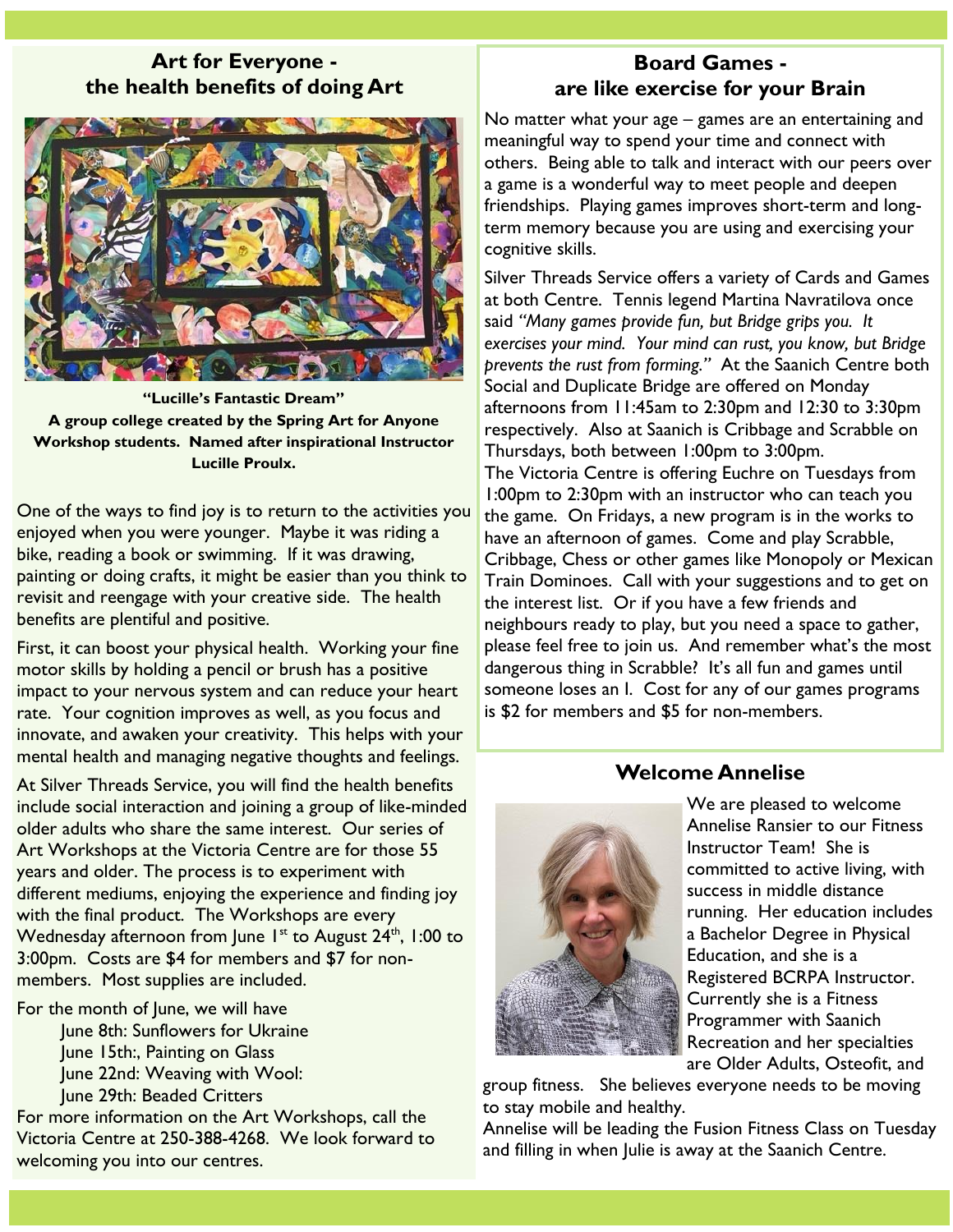# **Memory PLUS** Practice, Laughter, Useful Strategies **Games Word Scramble**

Memory PLUS is a Silver Threads Service program for those 55+ who would like to enhance their memory skills in an active and social group setting. The PLUS stands for Practice, Laughter, Useful Strategies. We

are now offering in person classes. Call 250 388-4268 or visit [www.silverthreadsservice.ca f](http://www.silverthreadsservice)or more information.

We encourage you to exercise your brain by solving an all about Games scramble.

| deigrb  | bagribec   |
|---------|------------|
|         |            |
| smega   | ylpa       |
| crehue  | greytast   |
| definsr | tocceinnon |
| risnwne |            |

Registration is now on for the next sessions! **Wednesdays, June 1st to July 20th Victoria Centre - 9:30am to 11:30am Saanich Centre - 1:00pm to 3:00pm - Full 8 sessions/\$72 Members \$104 Non-members**

Winners

Bridge, Bridge, Cribbage, Games, Play, Euchre, Strategy, Friends, Connection,

# **Community Virtual Care**

Community Virtual Care is a free, innovative Island Health program that uses remote patient monitoring, virtual visits and the telephone to support clients living with chronic disease from the comfort of their home.

#### **Who is it for?**

The Community Virtual Care team monitors vital signs and symptoms, as well as provides self-management coaching and education to clients with the following conditions: Chronic Kidney Disease, COPD, Diabetes, Heart Failure, Hypertension, Palliative Care (coming soon)

#### **How does it work?**

Clients are loaned, at no cost to them, all the equipment they need to answer daily care plan questions and measure their biometrics. This information is sent electronically to the monitoring nurses who check for alerts and data changes and significant data trends are sent to the client's Primary Care Provider. The nurses support clients to be proficient and confident in managing their condition and help them recognize when to seek care from their Primary Care Provider vs. when to seek Emergency Services.

For referral options or to request posters or pamphlets:

| Web:   | www.islandhealth.ca/cvc              |
|--------|--------------------------------------|
| Email: | communityvirtualcare@islandhealth.ca |
| Phone: | 250.519.7700 x 11928                 |

# **Frozen Meals**

Frozen Take Away Meals are available at both Centres for pick up at \$7 each. They are prepared by Souper Meals (an Island Health Funded Program).

#### **Note: Meals are subject to change due to supply chain, food costs and other issues.**

| <b>Butter Tofu Spanakopita</b> |                                 |  |  |  |
|--------------------------------|---------------------------------|--|--|--|
|                                | Shepard's Pie Chicken a la King |  |  |  |
| <b>Chicken Stroganoff</b>      |                                 |  |  |  |
| Asian Pork Balls on brown rice |                                 |  |  |  |
|                                | Roast Chicken Bangers & Mash    |  |  |  |
|                                | <b>Baked Ham</b> Liver & Onions |  |  |  |





# **How to stay connected with us**

If you'd like to stay up to date with us give "Silver Threads Service" a like on Facebook. We post small updates regularly.

If you would like to receive our monthly newsletter by email please let us know at : [inquiries@silverthreads.ca](mailto:inquiries@silverthreads.ca)